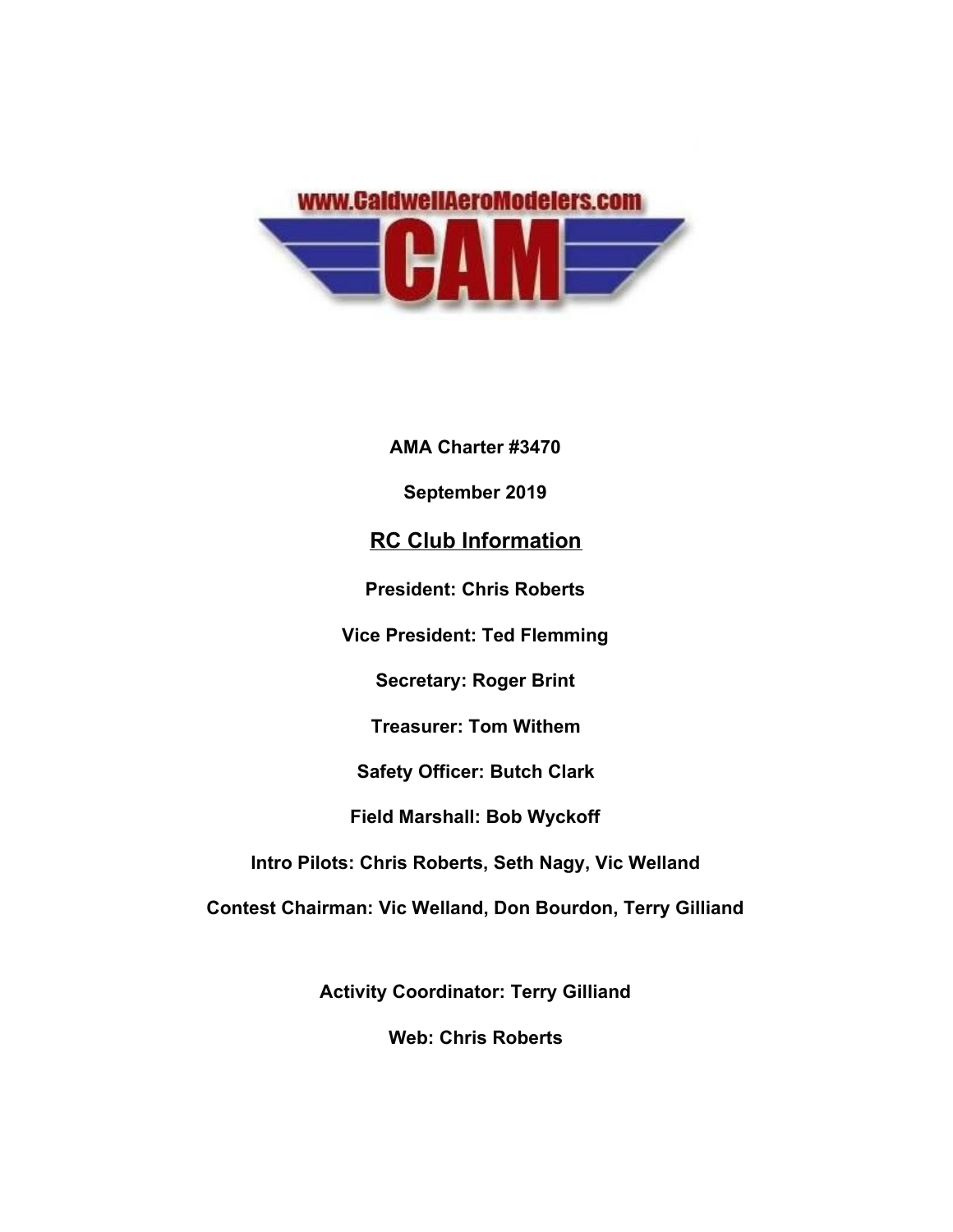## **Typical Meeting Agenda**

**Welcome**

**Approve Agenda**

**New member applications**

**Reports**

**Field Officer**

**Safety Officer**

**Intro Pilots report**

**Treasurer's report**

**Old Business**

**New Business**

**Auction / Show & Tell**

**Q & A**

## **August's Meeting Minutes**

**CAM August 2019 Meeting Notes:**

**Called to order at 7:00 pm**

**July minutes approved**

**New Members: Steve and Jayden Scott**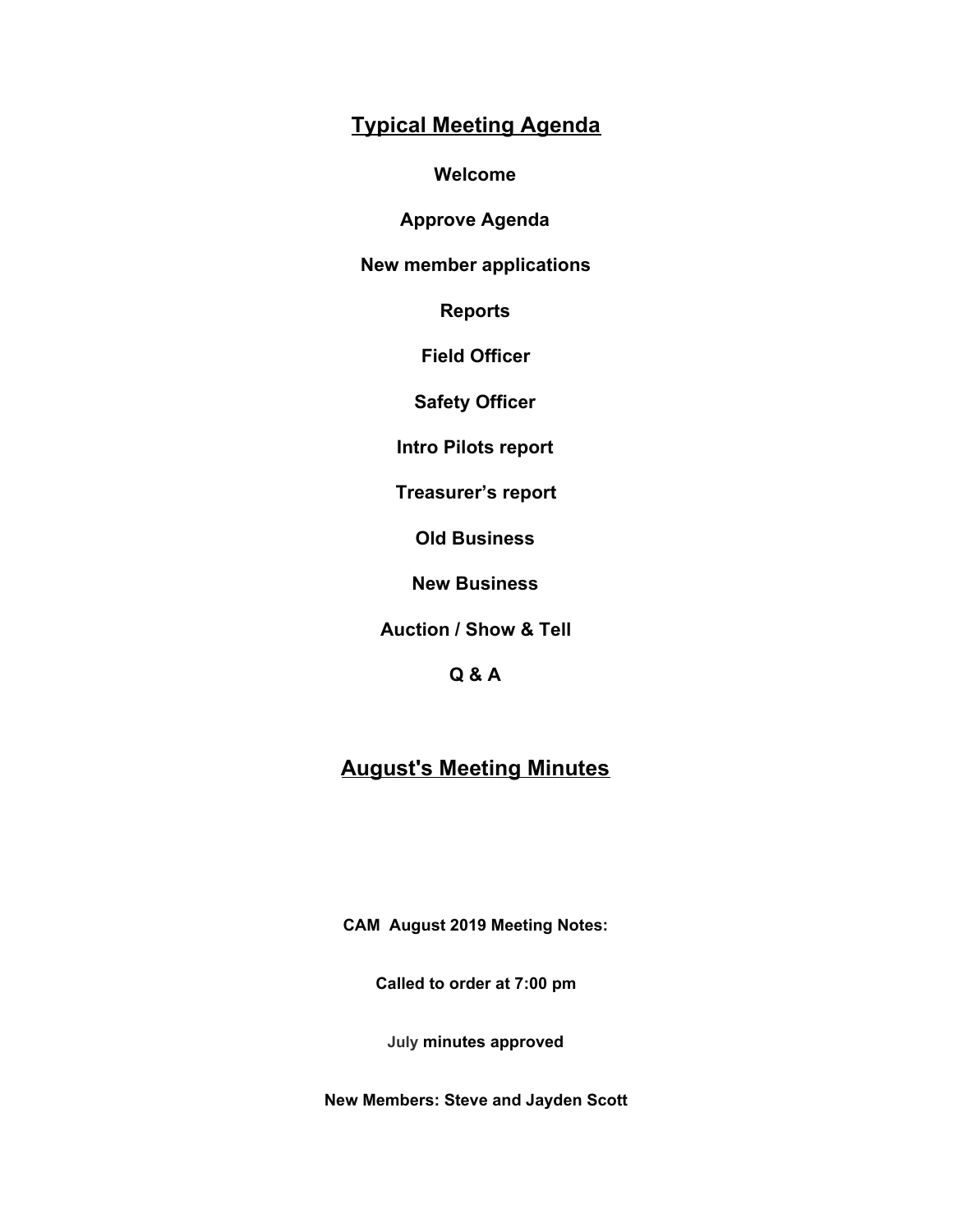**Field Report: It's in great shape Safety Report: Butch says A-OK Intro Pilot Report:**

**Treasurer's Report: We have \$2489.18 in our account and 21 paid members.**

**Old Business:**

**We will work on the runway extension this fall. September 14th workday was wet and a little drizzly. We got the fence shored up real well and cleaned out the rest of the junk behind the shed. All that is left is sealing the shed roof and painting the sides, shelf and bleachers.**

> **If anyone is interested in fuel contact Terry Gilliand #828-234-7910**

**He has 2 gallons for sale right now at \$25 each**

**New Business: CAM fall funfly Owen suggested doing a bomb drop Funfly money will be donated to DARE. Our entrée for the funfly will be hotdogs We are still working on a new meeting place**

> **Events: 9-21 - Wham Auction 9-28 - CAM Donation Fun Fly**

**The meeting was adjourned at 7:29**